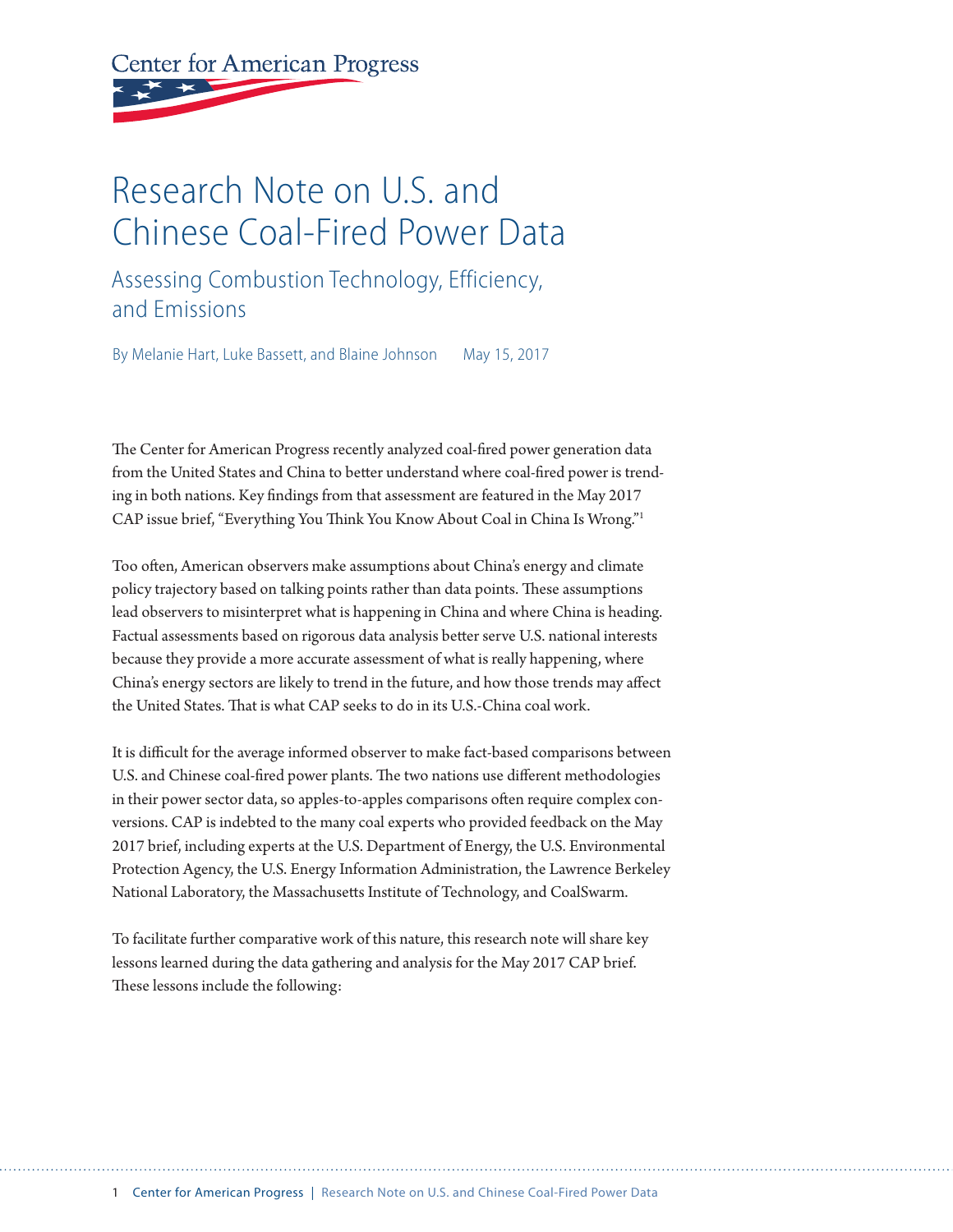- 1. U.S. and Chinese coal-fired power fleets are best analyzed at the unit level.
- 2. No Chinese data set is perfect, but there are multiple comprehensive, publicly available data sets that provide a relatively clear understanding of what is happening in China.
- 3. U.S. federal government energy and environment databases provide a vital resource to the public.
- 4. U.S. and Chinese efficiency is reported in different units, such that conversions are necessary to compare performance.
- 5. Capacity factors play an important role in emissions comparisons.
- 6. Data transparency benefits both nations.

#### Unit-level vs. plant-level data

A single coal-fired power plant generally contains multiple generation units that may differ in size—measured by a unit's capacity, or the amount of power it can produce and combustion technology. In both the United States and China, there is a tremendous amount of change underway at the unit level. In China, older units—which are generally less efficient and produce more emissions—are being retired to make way for newer, more efficient, and lower-emission technologies. In the United States, cheap and abundant shale gas is pricing coal-fired power out of the market in some regions, and power plants are often responding by converting some coal-fired units to natural gas units. In other cases, U.S. coal-fired power plants and units have adopted additional technologies, such as so-called scrubbers, to reduce conventional air pollution.<sup>2</sup>

In both nations, if power generation is assessed at the plant level, that assessment will miss the tremendous amount of change that may be happening at the unit level within a single plant. Unit-level data are available for both nations and provide a more accurate assessment of the industry and technology shifts that are currently underway.

#### Data on coal-fired power units in China

As is the case with all Chinese statistical data, complete data on China's coal-fired power infrastructure is difficult to come by due to gaps in official reporting, particularly at the unit level. CAP addressed this challenge by working across multiple data sets.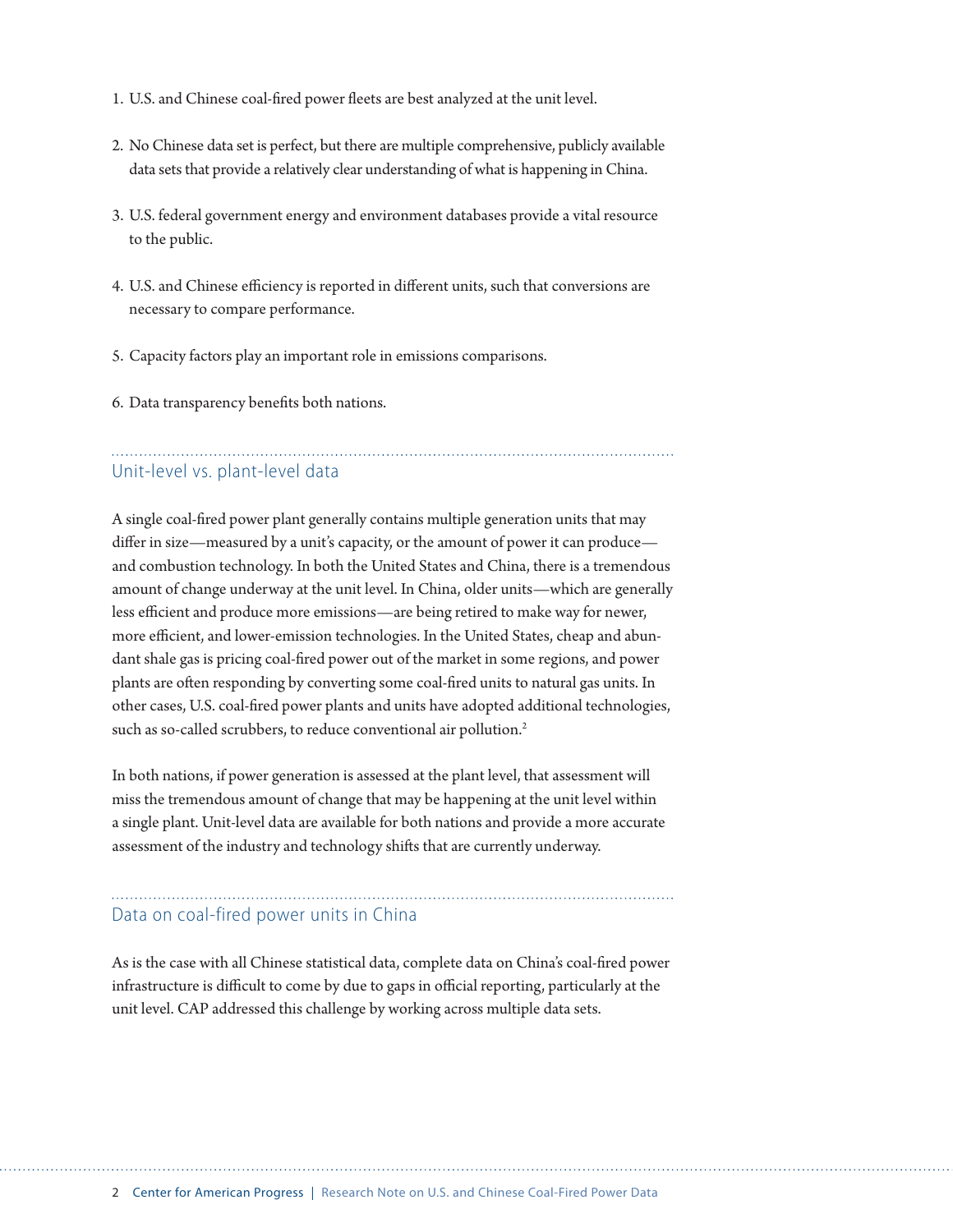There are three comprehensive, publicly available data sets providing unit-level information on coal-fired power in China, each with its own advantages and disadvantages:

- 1. **China Electricity Industry Development Annual Report 2016:** Issued by China's largest power industry association—the China Electricity Council, or CEC—this report covers coal-fired power units with nameplate capacity reported at or above 600 megawatts.3\* The report provides each unit's nameplate capacity, turbine number, boiler manufacturer, commissioning date, net coal consumption rate, auxiliary power ratio, water consumption rate, and fuel oil consumption. The 2016 report covers 437 units.<sup>4</sup> The CEC is the only reliable, publicly available source that provides unit-level coal consumption rates. The major shortcomings are: It does not include carbon dioxide emissions; it only covers a selection of units that meet its technology and capacity thresholds; and the 2016 report includes data gathered in mid-2015, so it does not include the most recent installations and plant retirements. In general, the CEC provides superior data on China's large-scale units—which are generally newer and higher-tech—but does not cover sub-600-megawatt\* units, many of which are older and less efficient.
- 2. **S&P Global Platts World Electric Power Plants Database, March 2017:** Platts is a business intelligence firm that provides fee-based services that include global power sector data.<sup>5</sup> The Platts database includes around 5,000 coal-fired power units located in China. For each unit, Platts provides the name, capacity, technology type, emission controls, and type of fuel used.<sup>6</sup> Platts is comprehensive and widely used across the energy industry. The biggest shortcomings are that it does not report steam temperatures for all units and does not provide unit-level carbon dioxide emissions. The fact that Platts is a third-party entity offers both pros and cons: Its business model depends on its reliability, but Platts must obtain data indirectly from a wide array of sources, and sourcing is not entirely transparent. Compared with the CEC, Platts provides broader coverage but limited specificity.
- 3. **CoalSwarm Global Coal Plant Tracker:** CoalSwarm7 maintains a third-party global database of coal-fired power plants hosted by EndCoal, an environmental coalition website. CoalSwarm provides the Global Coal Plant Tracker as a free service to support research on coal and alternatives.\*\* The site provides detailed information on coal-fired power units with a capacity of 30 megawatts and above. The database has close to 5,000 entries for coal-fired units in China. The data can be viewed on an interactive map or in table form. It provides plant and unit names, capacity, operational status, and annual carbon dioxide emissions in megatons per year. The emissions numbers are CoalSwarm calculations based on plant capacity, plant capacity factor, emission factor, and combustion technology.<sup>8</sup> No other public database provides such comprehensive emissions information.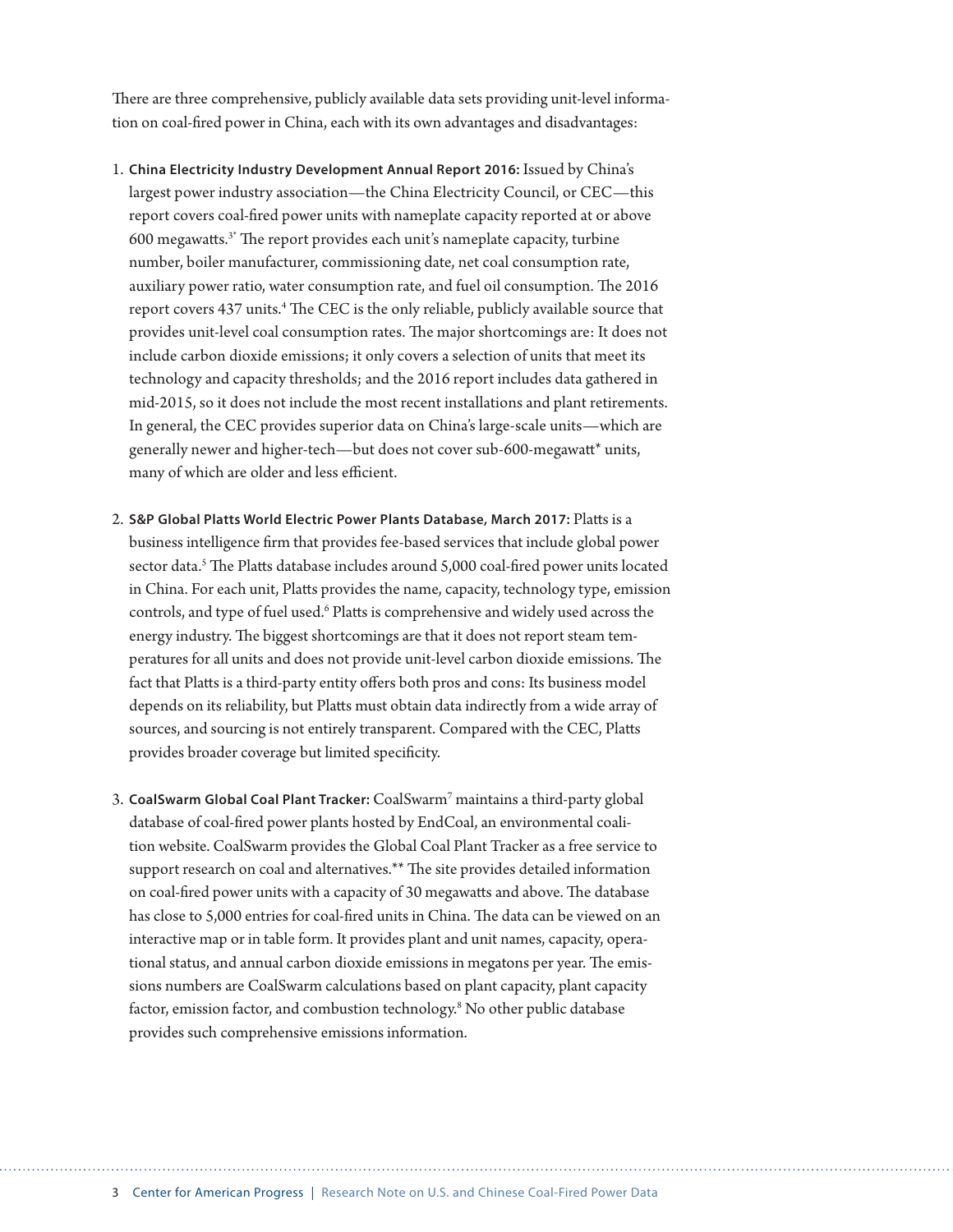The May 2017 CAP brief leveraged all three data sets. Since the CEC is the only reliable source for unit-level efficiency data, CAP utilized the CEC report to rank Chinese coal plants based on their efficiency performance and list the 100 most efficient units in China. Although the CEC data set does not provide information on units below 600 megawatts,\* those smaller units are less efficient than the top 100 units captured in the CEC ranking, so leaving them out does not adversely affect the sample. Since the CEC database does not provide unit-level carbon dioxide emissions data, CAP imported that information from the CoalSwarm database.

CAP's brief supplemented unit-level CEC and CoalSwarm data with Platts data on China's entire coal-fired power fleet. Although Platts does not provide emissions data or detailed unit-level efficiency data, for other parameters—such as the total amount of capacity added in a given year—it is more comprehensive than the CEC data set and has gone through more industry review than the CoalSwarm data.

#### Data on coal-fired power units in the United States

Compared with the Chinese data, U.S. coal-fired power data are more reliable, more comprehensive, and easier to obtain. Energy databases compiled and managed by the U.S. government offer a regularly updated and fairly comprehensive overview of technical, economic, and emissions information at a detailed level across the country. The U.S. government collects, organizes, and publishes energy data on coal-fired electricity generation and associated emissions via three major data sources, all of which were incorporated in the May 2017 CAP brief:

- 1. **U.S. Environmental Protection Agency Air Markets Program Data:** This federal government database enables users to search for unit-level emissions and generation data across all U.S. power plants and provides 2015 unit-level data for carbon dioxide emissions and heat input as well as basic information on each electricity generating unit.<sup>9</sup>
- 2. **U.S. Energy Information Administration Form 860:** This federal government database provides an annually updated, comprehensive view of electricity data for existing, planned, and retiring units, including outputs such as capacity, fuel type, and location.<sup>10</sup>
- 3. **U.S. Energy Information Administration Form 923:** This federal government database provides monthly and annual unit-level data for fuel consumption, fuel availability, and fuel costs for fossil fuel burning generation units.<sup>11</sup>

Overall, U.S. federal government coal and electricity databases reveal the intricate economics, chemistry, physics, and environmental impacts of coal-fired power generation. The Energy Information Administration, or EIA, Form 923 data outline coal produc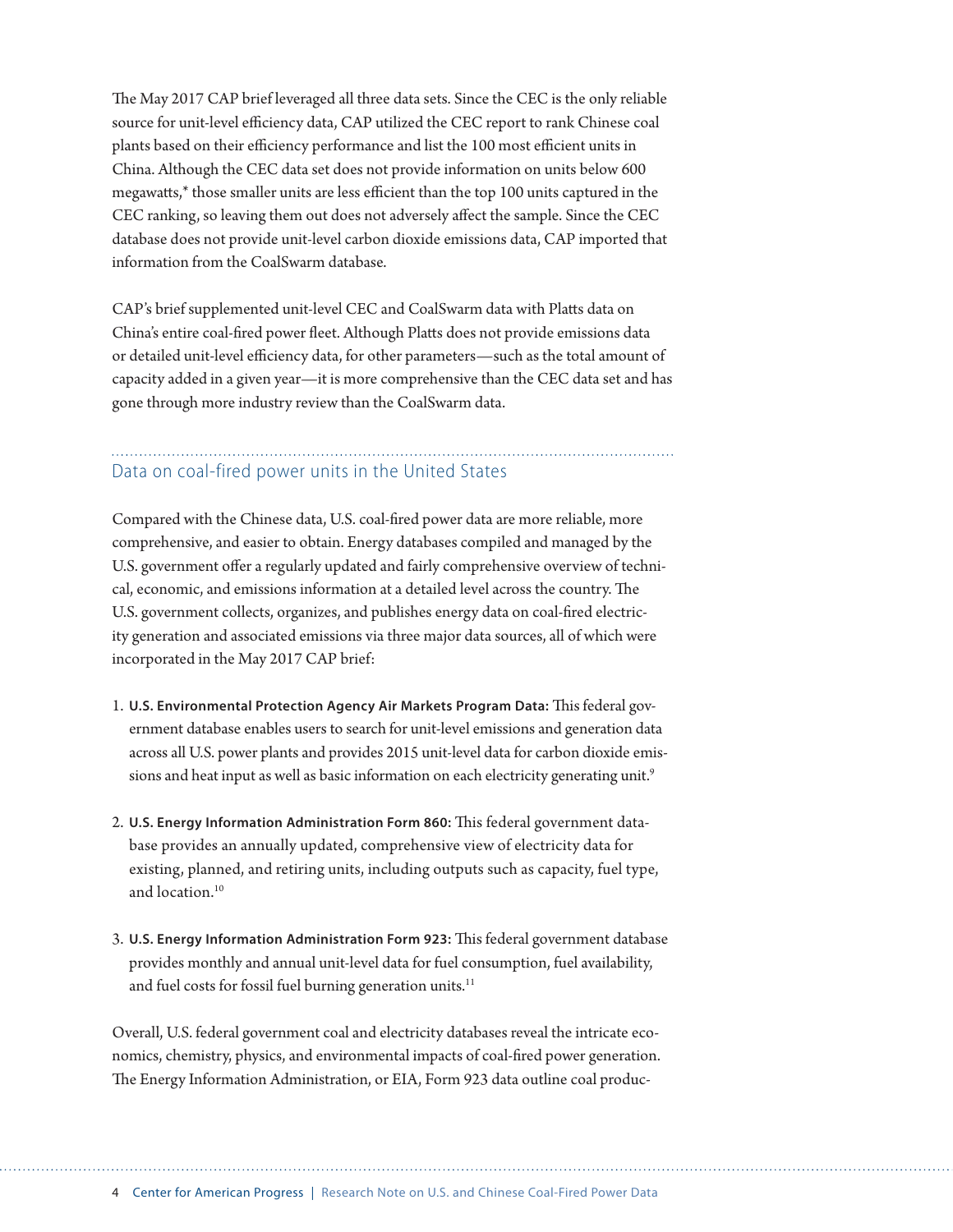tion, including imports, exports, and stocks at power plants, and they illustrate the efficiency and generation of each unit, as well as resulting emissions and pollutants such as sulfur or ash.12 Similarly, EIA Form 860 depicts the details of electricity generating units, from nameplate capacity to initial operating year to add-on technologies such as scrubbers.<sup>13</sup> The Environmental Protection Agency's, or EPA's, Air Monitoring Program Data enables users to search all U.S. continuous emissions monitoring devices to gain information on heat input and emissions information across all pollutants.<sup>14</sup>

The EPA also maintains an Emissions & Generation Resource Integrated Database, or eGRID, that combines key data from all three EIA and EPA sources in a comprehensive format, but its most recent publication used 2014 data rather than 2015 or later and therefore was not utilized for the May 2017 CAP brief.<sup>15</sup>

#### U.S.-China efficiency comparisons

The U.S. and Chinese data sets use different methodologies to report combustion efficiency. Whereas the United States reports efficiency data based on the total grams of raw coal consumed by a particular coal-fired power unit, China reports in grams of coal equivalent consumed, or gce, which is a standardized unit for measuring energy.<sup>16</sup>

To present the most accurate comparison possible given that the Chinese unit-level data do not specify the amount and type of raw coal consumed, CAP converted the U.S. data into gce.

To make the conversion, the authors triangulated the three U.S. data sources detailed above to pull together information on unit-level emissions, efficiency, fuel types, unit age, and capacity. Using those parameters, we calculated each unit's gce consumption rate by dividing its heat rate by net load. The EPA and the EIA report U.S. coal generation data using the higher heating value of coal, which accounts for the heat required to burn off water found in coal, but the Chinese data use its lower heating value.<sup>17</sup> To compare the data equally, we converted the U.S. data from higher heating value to lower heating value using the EIA Form 923 data to determine the type of coal burned by each unit; we used the International Energy Agency's methodology and standard ratios for various fuels.18 The results allowed an apples-to-apples comparison of U.S. and Chinese coal-fired electricity generating units using best available data and standardized methodologies.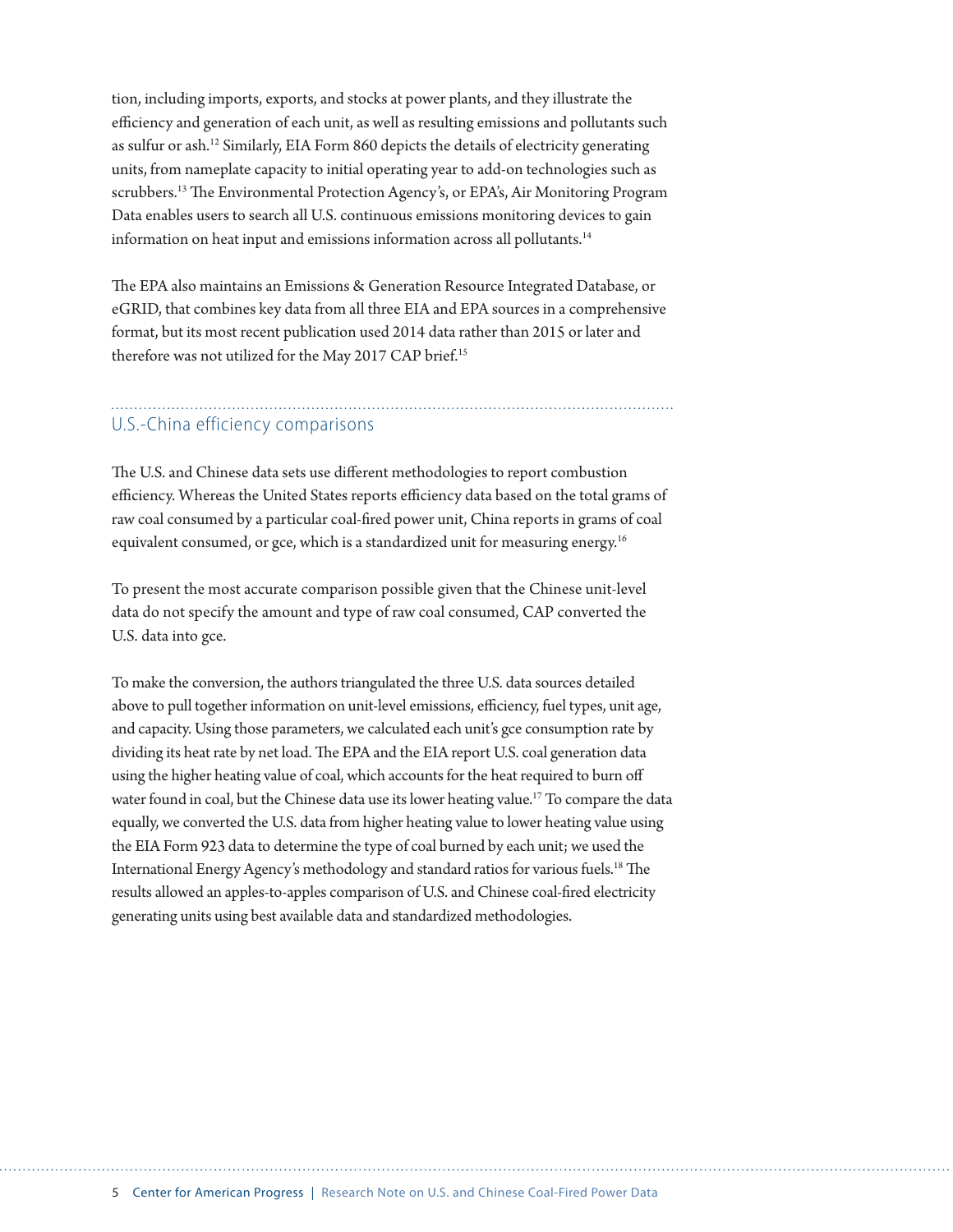# U.S.-China carbon dioxide emissions comparisons

In the United States, the U.S. Environmental Protection Agency monitors unit-level carbon dioxide emissions and reports emissions totals in its Air Markets Program Data. In China, unit-level carbon dioxide emissions are not yet publicly reported. The best unit-level information is via CoalSwarm, which calculates emissions levels based on unit capacity, capacity factor, emission factor, and combustion technology.

It is important to be aware of the role that capacity factors and utilization rates play in unit performance and emissions. The capacity factor is the ratio between the actual amount of energy produced in a given time period—usually one year—and the amount of energy a generation unit could theoretically produce operating continuously at maximum capacity over that same time period. The 2016 U.S. average capacity factor was 52.7 percent.<sup>19</sup> In comparison, China reports utilization hours—that is, operating hours, which if divided by total hours per year equal the utilization rate—and in 2016, those utilization rates hit record lows at 47.5 percent. A direct comparison of U.S. capacity factors and Chinese utilization rates remains difficult because the Chinese data do not include capacity factors explicitly. When coal-fired power units are run at lower capacity factors, they generally consume less coal; however, just as automobiles get worse gas mileage in city traffic than on the highway, said units also perform at slightly lower efficiency levels.

CoalSwarm bases its emissions calculations on the global average capacity factor for 2013—59.3 percent—which is higher than current utilization rates in China. The EPA Air Markets Program Data are directly measured, so capacity factors are endogenous. For comparative purposes, we know that in 2015—the year in which the latest data were gathered—the average annual U.S. capacity factor for coal generators was 54.6 percent.

CoalSwarm calculations do not perfectly capture China's actual utilization rate, so they cannot perfectly capture Chinese emissions, but CoalSwarm's assumed rate is close enough to provide a useful comparative assessment of U.S. and Chinese emissions performance.

## Coal data transparency and reliability

Although the United States has the indisputable lead on data transparency and reliability, both nations are trending in a positive direction.

Transparency is good for all because it allows for the types of specific comparisons between two different coal fleets and between one fleet's current and past performance—that are meaningful to policymakers and the general public. If China wants to demonstrate the progress it has made in upgrading its coal power fleet, it should aim to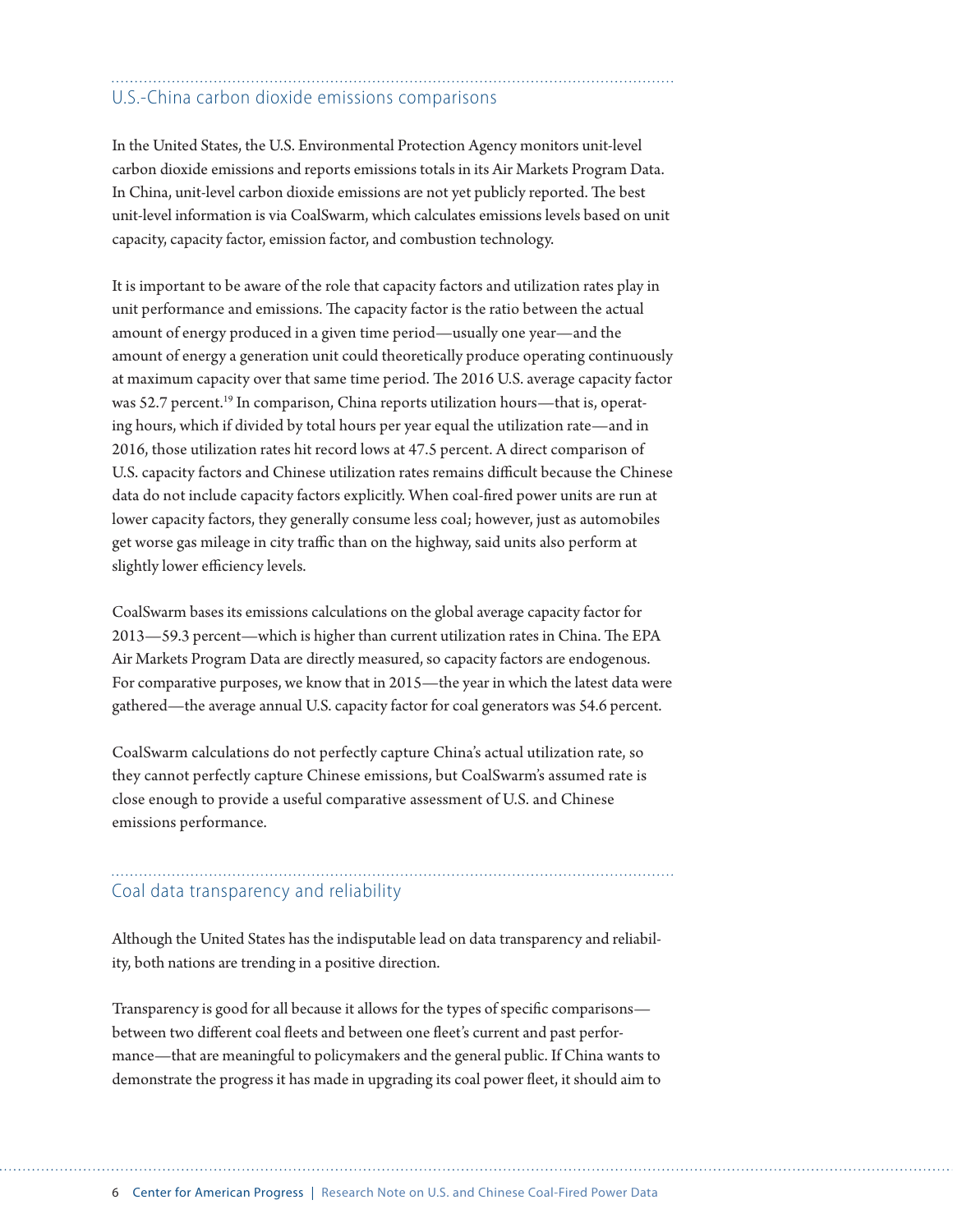do a better job at reporting performance data. If China wants to have credibility in international climate negotiations, if China wants to take credit for its transition toward less carbon-intensive sources of electricity, and if China wants to be a leader on the global stage, transparency is critical.

Similarly, transparency and accuracy remain the benchmark of U.S. electricity and emissions data, a testament to the benefits of clean air improvements, a rich tool for understanding the economics of the energy sector, and a critical method of holding polluters accountable.

*Melanie Hart is a Senior Fellow and Director of China Policy at the Center for American Progress. Luke H. Bassett is the Associate Director of Domestic Energy and Environment Policy at the Center. Blaine Johnson is a China and Asia Policy Analyst at the Center.*